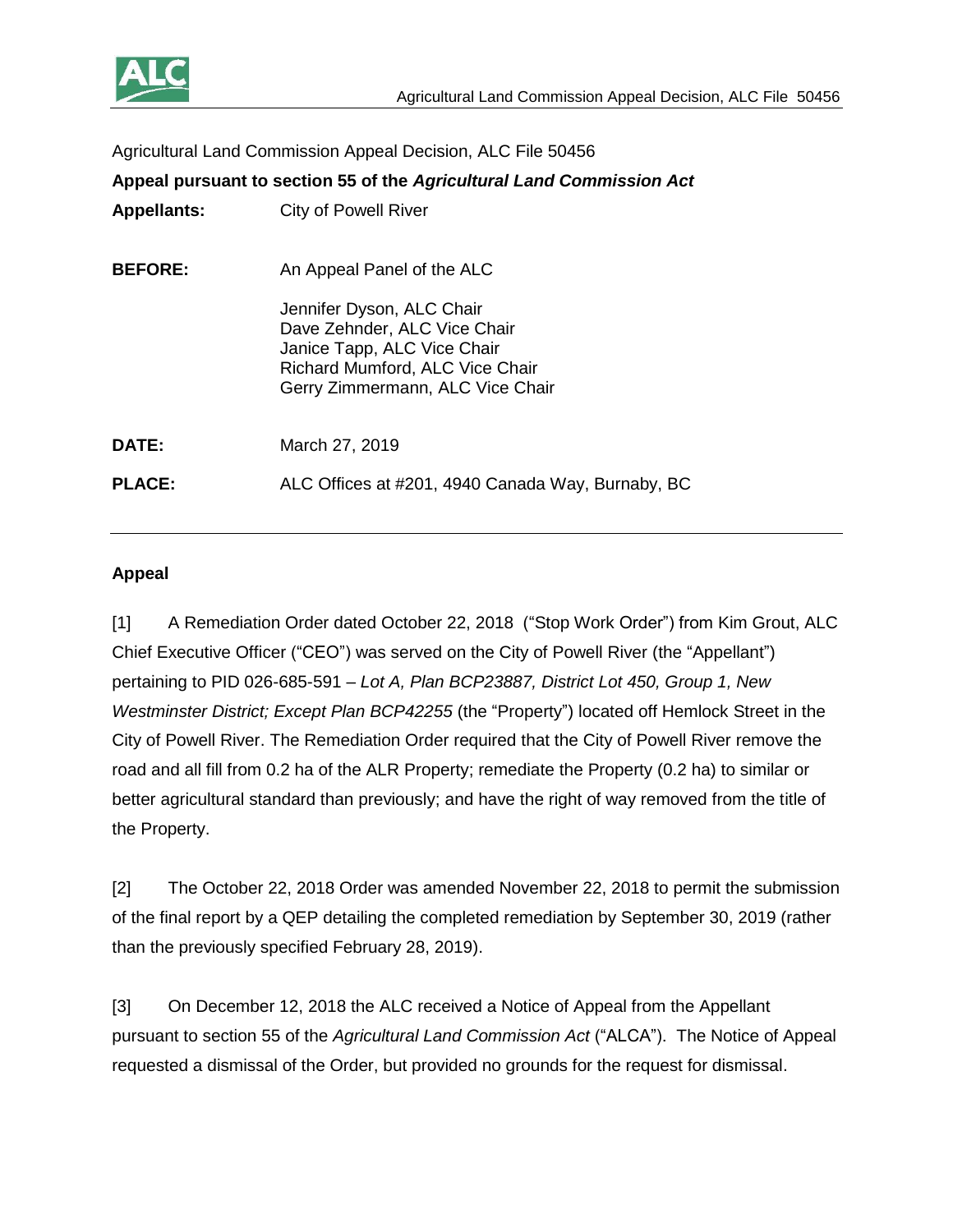

[4] The Appeal Panel ("Panel") of the ALC has the authority to hear this appeal under section 55 of the ALCA which provides:

*55 (1) A person who is the subject of a determination, a decision, an order or a penalty under section 50, 52 or 54 (1) may appeal the determination, decision, order or penalty to the commission by serving the commission with a notice of appeal. (2) On an appeal under this section, the commission may*

- *(a) confirm or reverse the determination, decision, order or penalty, or*
- *(b) refer the matter, with or without directions, back to the person who made the initial determination, decision or order*.

[5] The ALC acknowledged the Notice of Appeal in a letter dated December 13, 2018.

[6] George Orchiston, a City of Powell River citizen, requested in a letter dated January 21, 2019, that the ALC CEO not accept the City's Notice of Appeal because no grounds for Appeal were provided in the City's December 12, 2018 letter or apply to the Commission for summary dismissal of the Appeal.

[7] The ALC CEO did not apply for a summary dismissal of the Appeal under Rule 23 of the Appeal Rules, or section 31 of the *Administrative Tribunals Act* (the "ATA").

[8] The ALC advised the City of Powell River (in a letter dated January 7, 2019) that the December 12, 2018 Notice of Appeal did not set out the grounds for Appeal (contrary to section 37 of the ALC regulation and section 23 of the ATA). However, section 23(3) of the ATA permits the Chair or the Chair's delegate to allow a reasonable period of time to correct the Notice of Appeal. The City of Powell River was advised that the Chair was prepared to allow the Appellant until January 16, 2019 to correct the Notice of Appeal.

[9] The City of Powell River submitted a revised Notice of Appeal on January 16, 2019 which set out in detail the grounds for the Appeal. The essence of the Appeal is that the minor scale of the intrusion (0.2 ha), the poor soil capability of the ALR land (CLI Class 4/5) and the cost of remediation (~\$500,000.00) make the Order unreasonable. Amongst other things, the Notice of Appeal did incorrectly reference that the Appeal Panel should reconsider the ALC Regional Panel decision to refuse ALC Application #56916. Although a reconsideration by the Appeal Panel (which operates under s. 55 of the ALCA) of the ALC's Island Panel decision in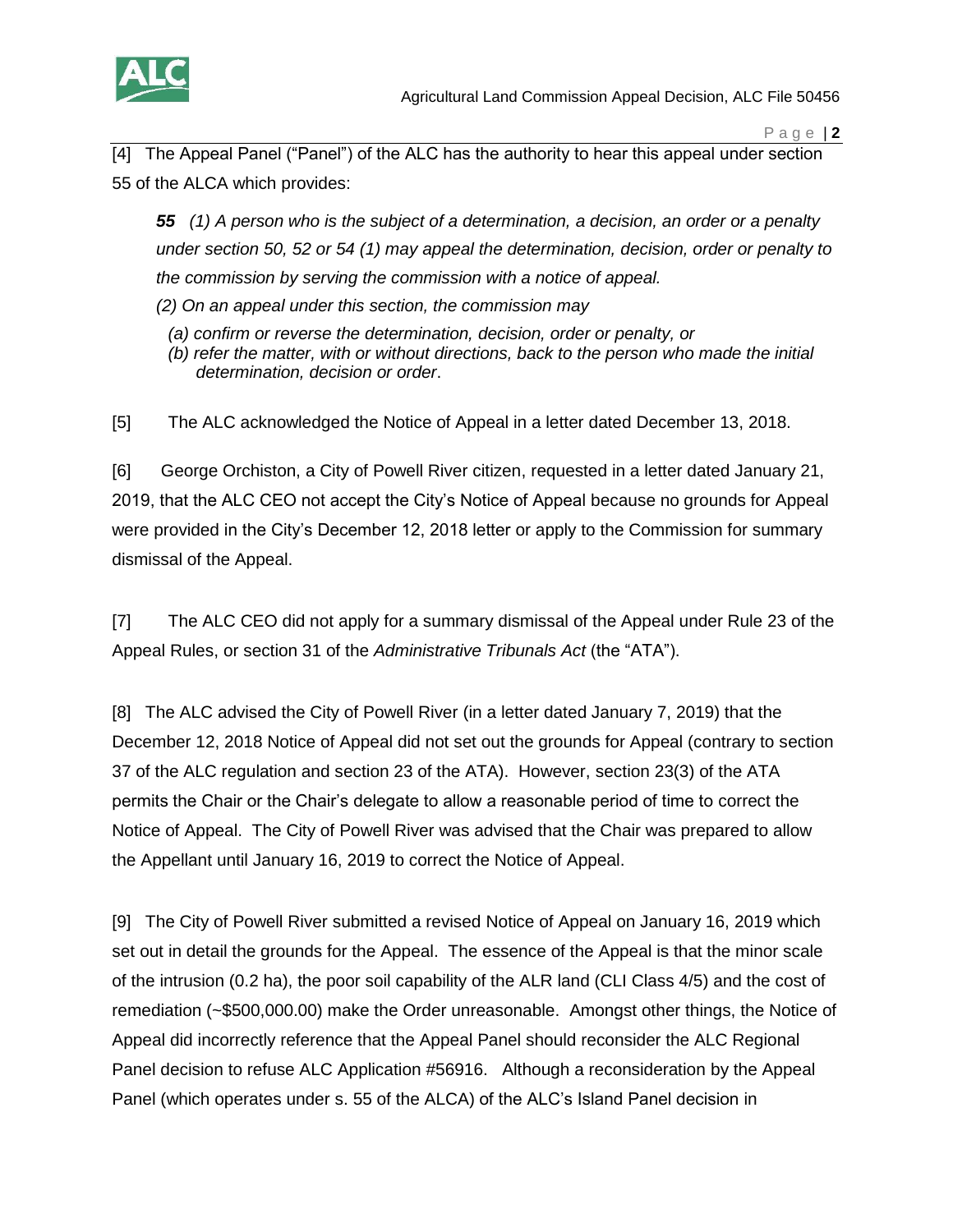

Resolution #73/2018 to refuse to authorize the right of way and constructed road within it is not possible, sufficient grounds were set out in the Notice of Appeal for it to be accepted as an appeal from the Remediation Order.

[10] On January 17, 2018, the ALC acknowledged the corrected Notice of Appeal and provided the Appellant with electronic access to the information that was before the ALC CEO when she made the Remediation Order under appeal, a copy of the Order itself, as well as ALC maps and soil capability maps ("ALC Documents Package").

[11] The Appeal was conducted entirely in writing. There was no oral Appeal Hearing.

# **Request for Intervenor Status**

[12] George Orchiston, a Powell River citizen, in a letter dated January 28, 2019 requested intervenor status in the Appeal. His letter set out his involvement in the matter, provided a timeline of his understanding of the events, and requested that the ALC dismiss the Appeal of the City because the City did not dispute its contravention of the ALCA or the ALC CEO's authority to order the removal and remediation of the road. Instead the City incorrectly requested reconsideration of the ALC decision, by Resolution #73/2018, to refuse the road. George Orchiston believes that this request is an abuse of process.

[13] ALC CEO Kim Grout indicated (by email dated January 30, 2019) that she has no objection to Mr Orchiston's petition to be an intervenor; stating: "*he has specific background knowledge and has made submissions to the City of Powell River*".

[14] The City of Powell River (when requested to comment on Mr. Orchiston's request) indicated (by e-mail dated January 29, 2019) that the City would not provide a response to Mr Orchiston's application for Intervenor Status.

[15] George Orchiston submitted additional information in a letter dated January 31, 2019 and requested that the ALC refuse to accept the City's grounds for appeal because of confusion as to whether the City Council really understood what it was appealing: the original ALC decision to refuse the road, or the Remediation Order dated October 22, 2018.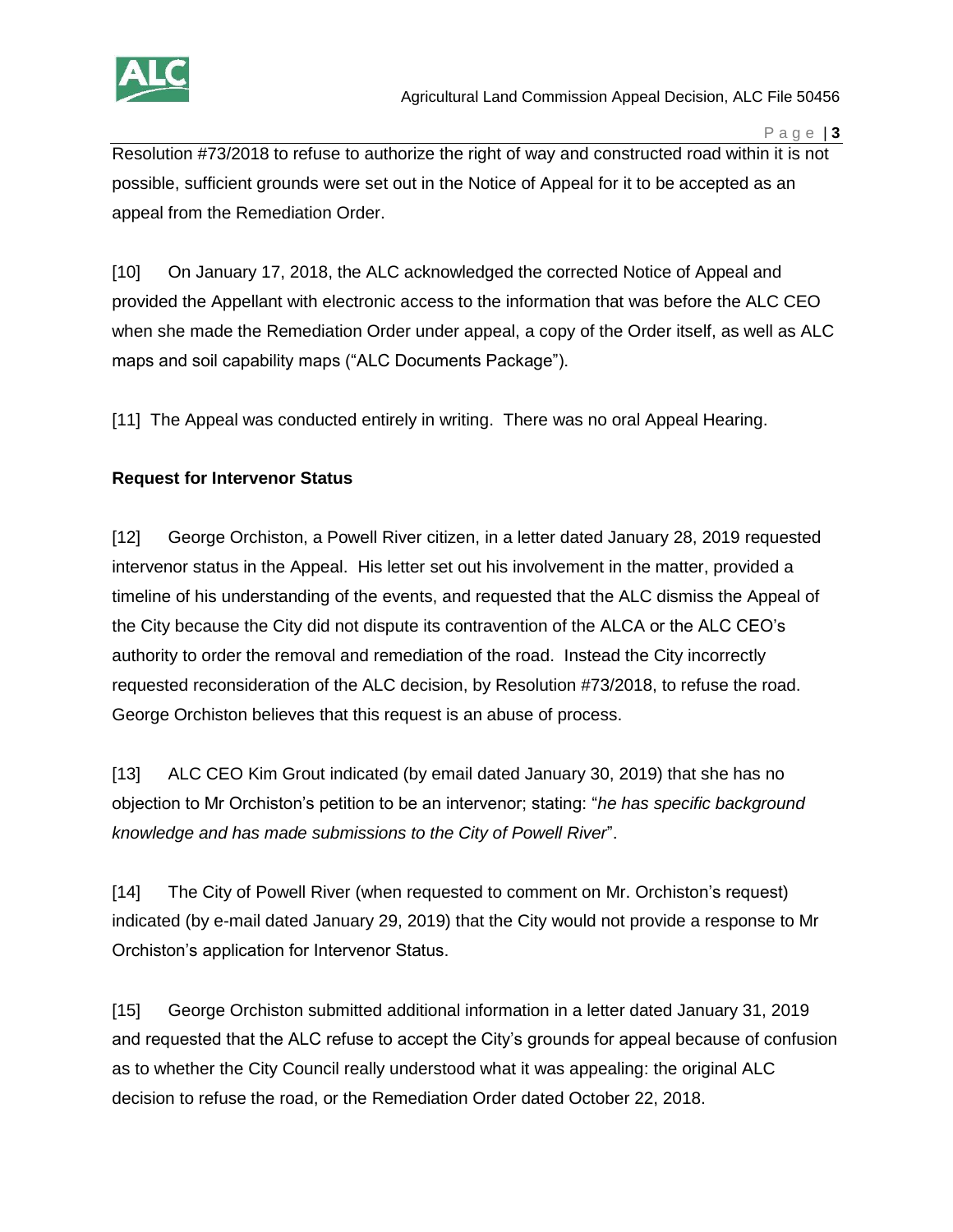

## **Background**

[16] The Remediation Order relates to small area (0.2 ha) of the Property consisting of the road bed and right of way of Hemlock St in the City of Powell River. The legal description of the Property is:

PID 026-685-591 – *Lot A, Plan BCP23887, District Lot 450, Group 1, New Westminster District; Except Plan BCP42255*

[17] The Property is 53.7 ha in area, of which 47.7 ha is located within a designated agricultural land reserve ("ALR") as defined in section 1 of the ALCA.

[18] ALC involvement on the subject property began in 2016 when an application was made to the ALC for the exclusion of 12 ha for a private school (the "Exclusion Application"). The Exclusion Application was refused by Resolution #380/2016 because the land had capability for agricultural development.

[19] Involvement of C&E staff of the ALC with the Property began in January 2016 when a complaint was received alleging that a non-compliant dedication of a right of way and construction of an asphalt road had taken place on the Property. Timeline highlights follow.

- On June 9, 2016 an exclusion application (#55021) was submitted for the property
- On June 13, 2016 ALC Compliance and Enforcement Officer David Assels conducted an inspection confirming the complaint of a non-compliant road.
- January 4, 2017 Officer Assels was notified that ALC application 55021 was refused.
- April 26, 2017 Officer Assels sent a Notice of Contravention to the City and requested a compliance proposal.
- May 4 and August 9, 2017 letters from the City confirmed that the road was not compliant and that a proposal to bring the road into compliance would be submitted.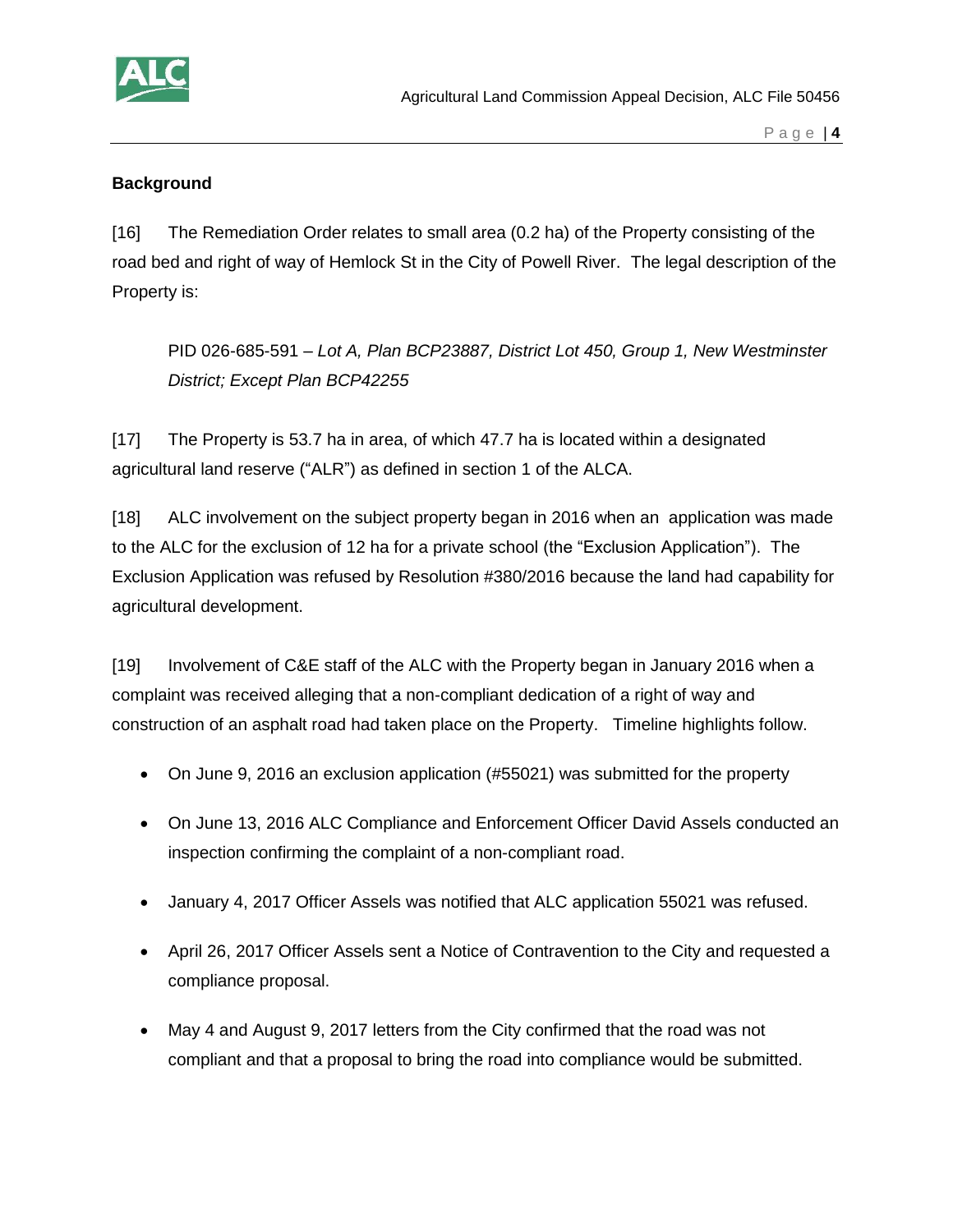

- On September 27, 2018, City of Powell River staff advised ALC C & E staff of an impending application, then submitted a non-farm use application on October 17, 2017 for the constructed road.
- The non-farm use application #56916 was refused by the Island Panel of the ALC on the grounds that the 0.2 ha affected area had capability for agriculture and because ALR land should not be used to accommodate urban development.
- Following the refusal of the ALC non-farm use application, the ALC CEO issued the Remediation Order under Appeal.

# **Appellant's Submission**

[20] The Appellant (the City of Powell River) provided preliminary information in support of the Appeal in a letter dated January 16, 2019. The preliminary information acknowledged that the City of Powell River did not provide adequate information for its previous application, nor did it respond in a timely way to the ALC's Notice of Contravention. However, the City pointed out that it is a strong supporter of agriculture. The City's arguments in the Appeal rest on the following:

1) the City's active support for Regional Agricultural initiatives (supported by multiple reports of soil capability on City owned lands and economic opportunity for agriculture reports),

- 2) impact to agriculture resulting from the non-compliant right of way,
- 3) the severe financial burden of complying with the ALC remediation order,
- 4) proposed offsets through the inclusion of land into the ALR.

[21] The City points out the land has limitations for agricultural development and is best developed in a staged manner, in a planned Horticulturist Technicians teaching facility. The current road would provide access to the teaching facility and enable the agricultural development of the property.

[22] Soil capability information (Madrone Environmental Services Ltd 2007 report) indicates that the right of way is not reasonably improvable for agriculture because of stoniness. Activities to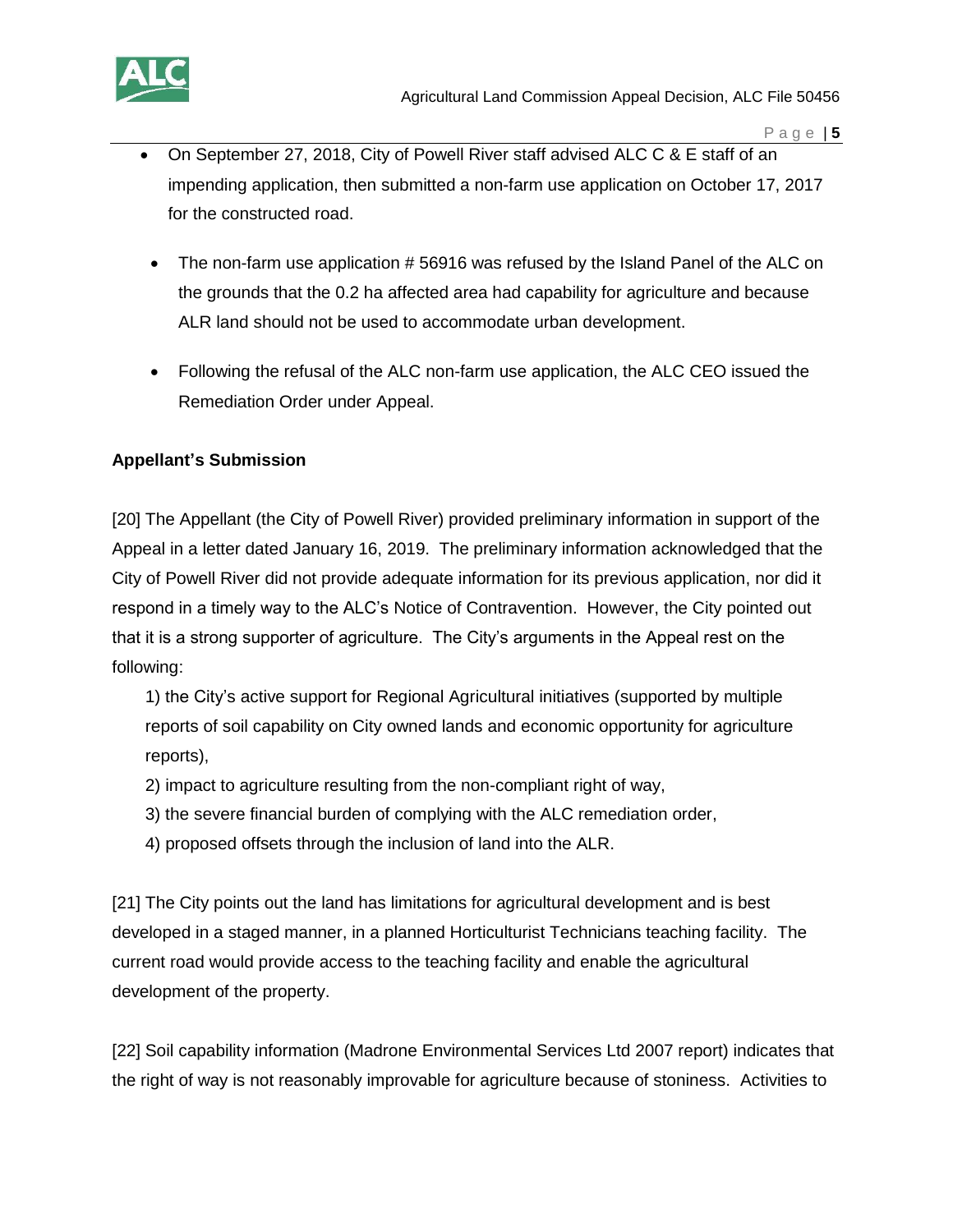

remove the 2000 cubic meters of fill underlying the road might further damage agricultural capability.

[23] The City estimates that it will cost \$561,000.00 to remove the road, remediate the soil and replace emergency access. This cost is a burden on taxpayers and will deplete resources for agricultural initiatives.

[24] The City is proposing to include new land into the ALR (which is within the subject property) to offset the impacts of the road.

[25] George Orchiston, a City of Powell River citizen, requested and received permission for intervenor status in the Appeal (as noted previously). George Orchiston submitted letters to the ALC dated January 28, 2019, and January 31, 2019. The letters request that the Appeal Panel reject the City's Appeal of the Remediation Order because of confusion by the City as to what it was appealing; i.e. reconsidering ALC application resolution #73/2018 to refuse the road right of way and road rather than the Remediation Order. Mr. Orchiston indicates accepting the Appeal would be an abuse of process because the City resolved by Council Resolution to not appeal ALC Resolution #73/2018.

[26] The City, subsequent to the Appeal Panel's acceptance of George Orchiston as an intervenor, submitted another letter dated February 14, 2019 which re-iterated the substance of its arguments set out in its January 16, 2019 letter noted above.

[27] George Orchiston submitted further letters and addendums dated February 18, 2019, and February 25, 2019 in response to the City's February 14, 2019 submission. The February 18, 2019 letter was to the City and challenged the veracity of the City's statements that Island Timberlands LP held the rights to a first cut of the subject property's timber and requested proof of the allegation. The February 25, 2019 letter to the Appeal Panel emphasized that the City was circumventing due process in the Appeal by seeking to have ALC Resolution #73/2018 reconsidered, and that the Appeal should be dismissed.

[28] A February 27, 2019 letter from Mr. Orchiston to the City was provided to the ALC which outlined further inconsistencies in the City's February 14 submission, in particular that City staff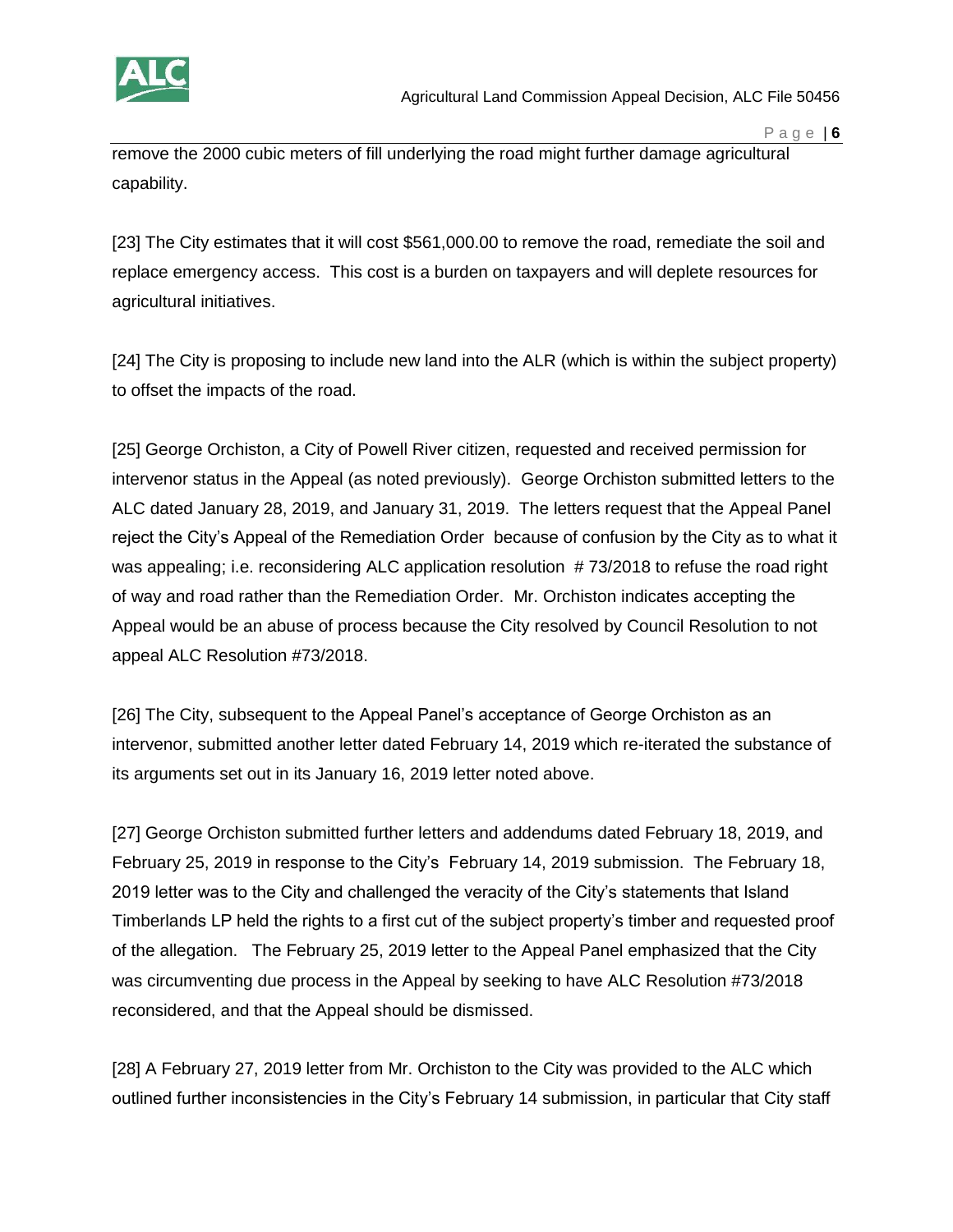

actions associated with the Appeal were not authorized by City Council, nor were the proposed residential and institutional uses on the Property permitted in the Official Community Plan.

[29] Finally, February 28, 2019 and March 1, 2019 letters were submitted to the ALC by the City of Powell River responding to the Orchiston letters clarifying the tree farm license tenure on the subject property and the status of the zoning of the subject property.

# **Discussion and Findings:**

[30] The Appeal Panel considered all of the City of Powell River actions taken to date on the authorization and construction of the road right of way; the City of Powell River response to requests for compliance with ALC notifications, decisions and orders; the City of Powell River representations and arguments in the Appeal; and the George Orchiston representations in numerous letters to both the ALC and City of Powell River staff.

[31] The Panel finds the City to have ignored the ALC's legislated authority in its dedication and construction of the road. In addition the Panel finds the City's support of and submission of applications (for exclusion and the road) to be inappropriately timed – following rather than preceding road dedication and construction.

[32] The Panel does not have the power on an appeal under section 55 of the ALCA to revisit the ALC Island Panel decisions either to refuse the exclusion of the subject property or the construction of the road, but notes that they appear in any event to be consistent with the ALCA mandate to preserve and protect farmland and encourage farming. The decisions appear to have been appropriately argued and justified.

[33] The Panel finds the Remediation Order to be appropriate given the ALC authority over non-farm land uses in the ALR (including road right of way and construction), and the ALC Island Panel's refusal of the Appellant's application for a right of way and road by Resolution #73/2018.

[34] The Appellant's argument that the Remediation Order did not consider the City's active support for agriculture in its actions and planning, was supported by the submission of the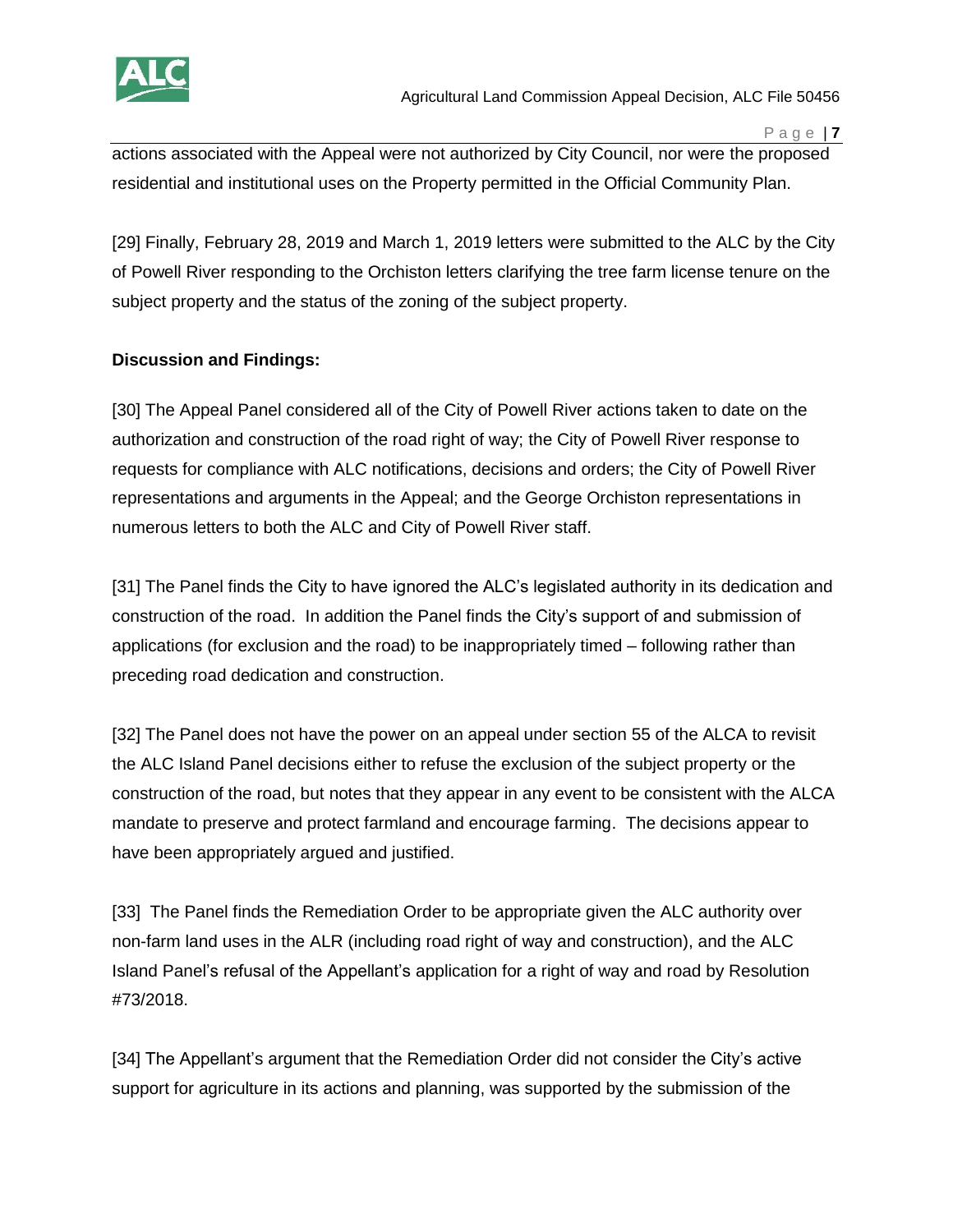

following agriculture and soil reports undertaken in the past decade: *Economic Development Plan for Agriculture, Nov. 2009; Agricultural Land Capability Assessment Phase II Powell River Airport Reserve Lands, March 2018; Land Capability and Soil Assessment for Three Parcels in the City of Powell River, BC, May 10, 2007; Powell River Farm Sector Opportunities and Challenges 2018.*

[35] The Appeal Panel acknowledges that the City has devoted resources to generating reports that assess soil capability and discuss opportunities and challenges for agricultural development within the City, but does not find the submission, or the substance of the reports, or the rationale for the creation of reports to be relevant to the matter of the Appeal of the Remediation Order. Although the Appellant asserts that the City is an active supporter of agriculture, the Appeal Panel is unaware of what direct or indirect actions by the City have encouraged or enhanced agricultural development in the City. The Appeal Panel does not find the existence of reports exploring options for agriculture to be the same of actually proceeding with investments and other actions to enhance agriculture.

[36] The Appellant has argued that the remediation of the road would lead to additional degradation of the site. This argument is based on the potential for excavation and remediation works to do additional damage to the disturbed site, and to extend that damage to currently undisturbed areas.

[37] However, the current state of disturbance is already significant due to the presence of fill, clearing of vegetation, and disturbance of the existing soil structure, including but not limited to soil compaction resulting from construction. The remediation of the site to an agricultural standard would be unlikely to have any further significant negative effects on agricultural capability of the site or adjoining areas.

[38] The Appellant has argued that that there is a severe financial burden to the City taxpayers to remediate the site and that this could also reduce agricultural investment by the City to establish a horticultural training facility and develop the Property for agriculture.

[39] However, there is no information provided in support of the City's estimate of the proposed cost of remediation, nor any evaluation of City's ability to pay for the remediation. In addition,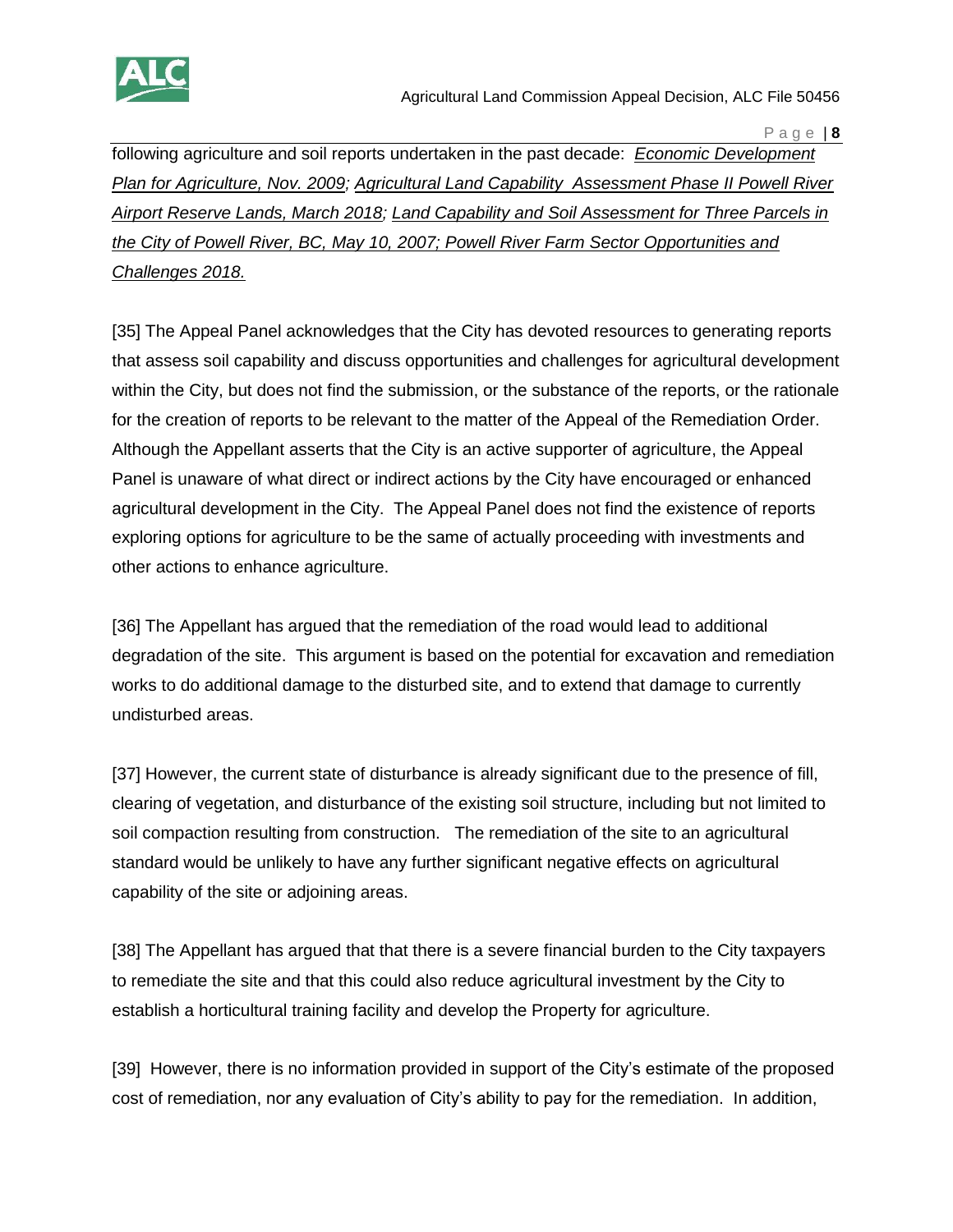

Agricultural Land Commission Appeal Decision, ALC File 50456

P a g e | **9**

the Appeal Panel has not been provided with a timeline or business plan that outlines the City's stated intent to establish a horticultural training facility or develop the property for agriculture. As such the Appeal Panel is unconvinced that the cost of remediation is a severe financial burden, or that the Appellant will proceed with the planned agricultural development.

[40] The Appellant has indicated that it was prepared offset (or compensate for) the impacts of the use of 0.2 ha for a road right of way by including more than 0.2 ha into the ALR, either on the property or elsewhere in City (i.e. other lands owned by the City).

[41] The Appeal Panel finds this offer to include land to compensate for the 0.2 ha encroachment to be irrelevant to the matter of the Remediation Order. Instead the issue of inclusion would be more appropriately addressed through the ALC application process.

[42] In summary the Appeal Panel is not persuaded by the Appellant's arguments and confirms the Remediation Order.

Appeal Panel:

R. arrife

Jennifer Dyson **Richard Mumford** 

Gerry Zimmermann **Dave Zehnder** Dave Zehnder